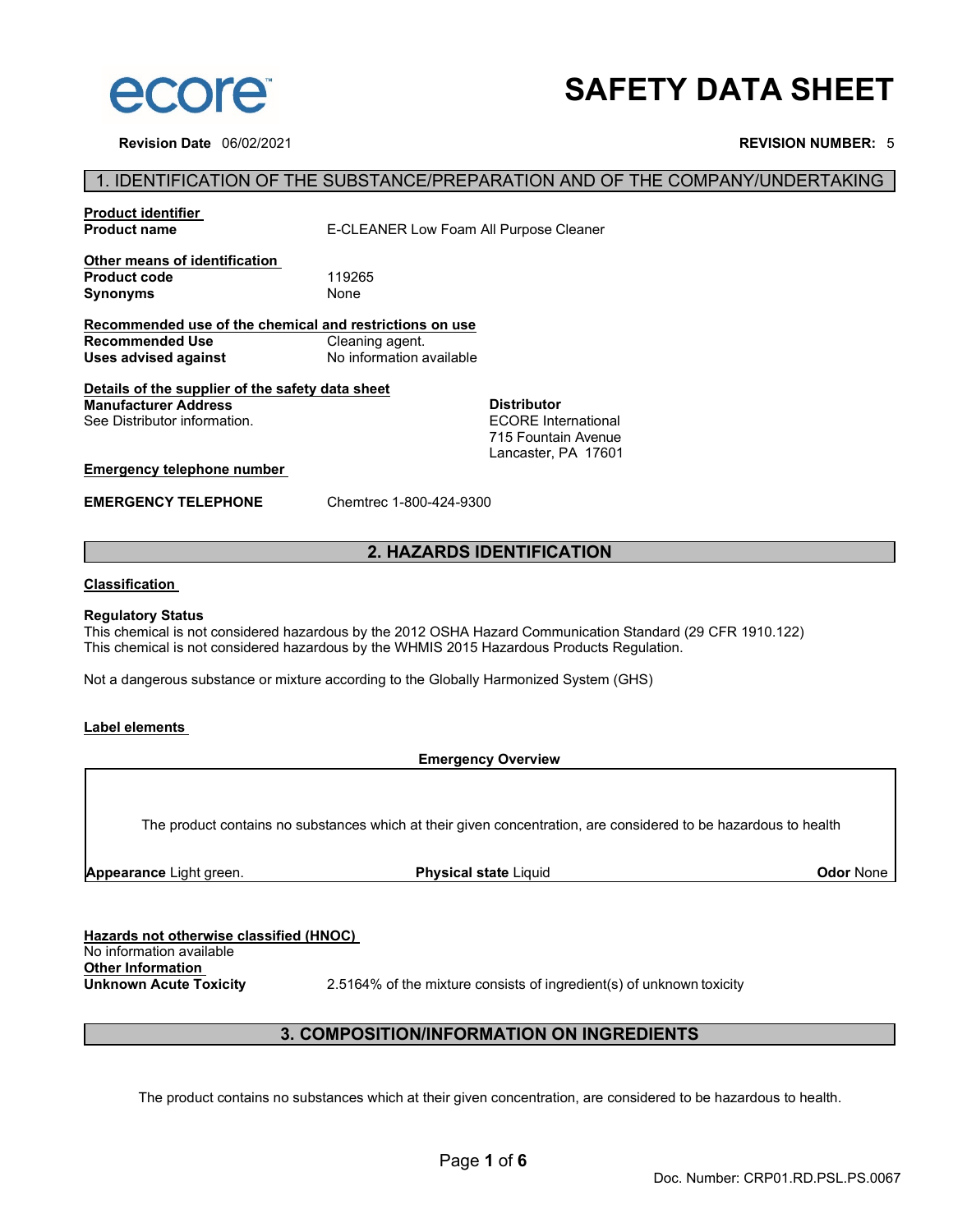# **4. FIRST AID MEASURES**

## **First aid measures**

| <b>General advice</b>                                                      | No hazards which require special first aid measures.                                                                                |  |
|----------------------------------------------------------------------------|-------------------------------------------------------------------------------------------------------------------------------------|--|
| Eye contact                                                                | IF IN EYES: Rinse thoroughly with plenty of water for at least 15 minutes, lifting lower and<br>upper eyelids. Consult a physician. |  |
| <b>Skin contact</b>                                                        | IF ON SKIN: Wash with soap and water.                                                                                               |  |
| <b>Inhalation</b>                                                          | IF INHALED: Remove to fresh air.                                                                                                    |  |
| Ingestion                                                                  | IF SWALLOWED: Clean mouth with water and drink afterwards plenty of water.                                                          |  |
| Most important symptoms and effects, both acute and delayed                |                                                                                                                                     |  |
| <b>Symptoms</b>                                                            | No information available.                                                                                                           |  |
| Indication of any immediate medical attention and special treatment needed |                                                                                                                                     |  |
| Note to physicians                                                         | Treat symptomatically.                                                                                                              |  |

# **5. FIRE-FIGHTING MEASURES**

# **Suitable extinguishing media**

Use extinguishing measures that are appropriate to local circumstances and the surrounding environment.

**Unsuitable extinguishing media** Caution: Use of water spray when fighting fire may be inefficient.

### **Specific hazards arising from the chemical**

No information available.

### **Explosion data Sensitivity to Mechanical Impact** None. **Sensitivity to Static Discharge** None.

# **Protective equipment and precautions for firefighters**

As in any fire, wear self-contained breathing apparatus pressure-demand, MSHA/NIOSH (approved or equivalent) and full protective gear.

# **6. ACCIDENTAL RELEASE MEASURES**

| <b>Personal precautions, protective equipment, and emergency procedures</b> |                                                                                           |  |
|-----------------------------------------------------------------------------|-------------------------------------------------------------------------------------------|--|
| <b>Personal precautions</b>                                                 | Ensure adequate ventilation, especially in confined areas.                                |  |
| <b>Environmental precautions</b>                                            |                                                                                           |  |
| <b>Environmental precautions</b>                                            | See Section 12 for additional ecological information.                                     |  |
| Methods and material for containment and cleaning up                        |                                                                                           |  |
| <b>Methods for containment</b>                                              | Prevent further leakage or spillage if safe to do so.                                     |  |
| Methods for cleaning up                                                     | Dike to contain. Pick up with absorbent material. Put in suitable container for disposal. |  |
| 7. HANDLING AND STORAGE                                                     |                                                                                           |  |

# **Precautions for safe handling**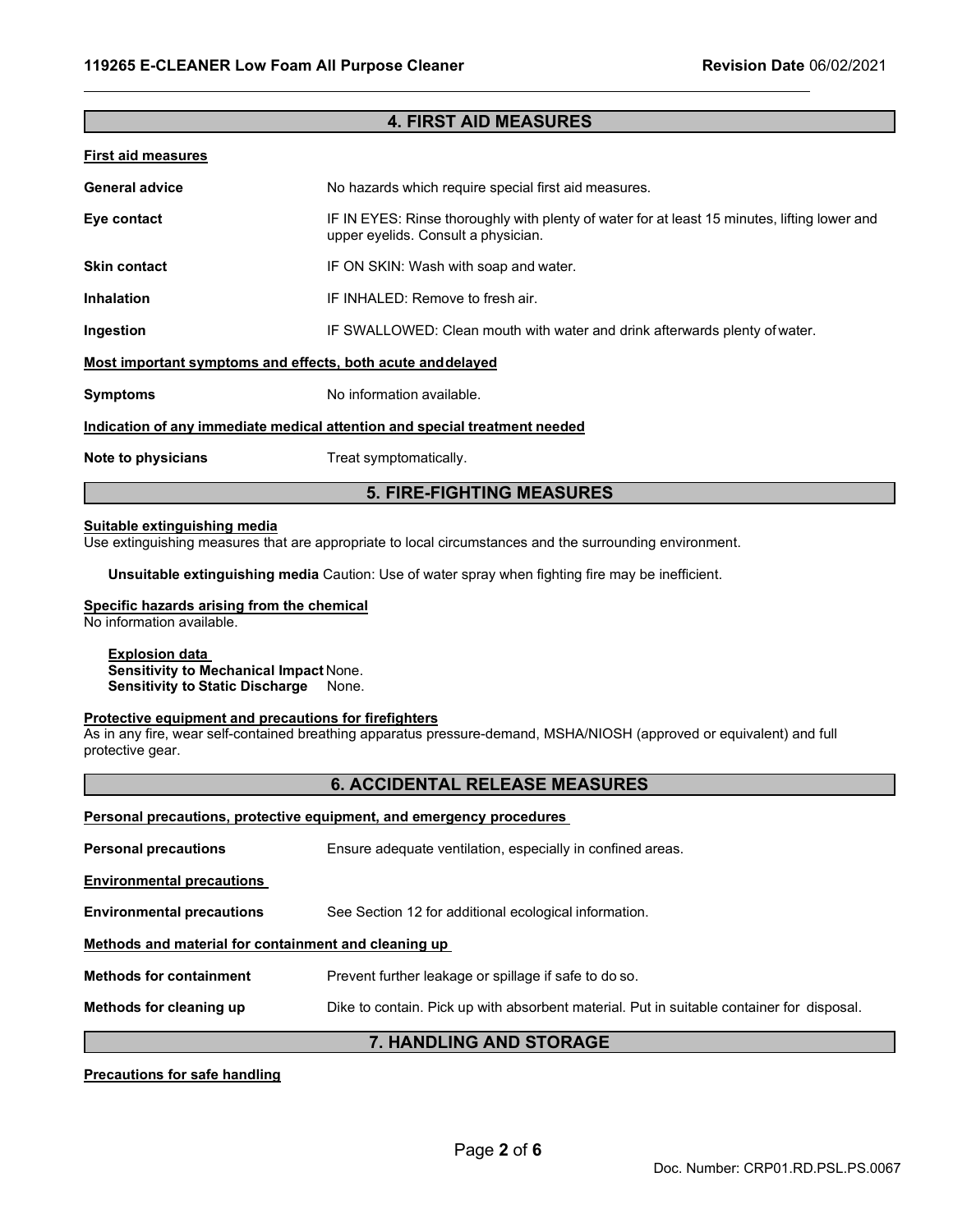| Advice on safe handling                                               | Avoid prolonged contact. Avoid creating mists or aerosols. Read and follow label<br>instructions. Keep out of reach of children.                                                                                        |  |
|-----------------------------------------------------------------------|-------------------------------------------------------------------------------------------------------------------------------------------------------------------------------------------------------------------------|--|
| Conditions for safe storage, including any incompatibilities          |                                                                                                                                                                                                                         |  |
| <b>Storage Conditions</b>                                             | Keep containers tightly closed in a dry, cool, and well-ventilated place.                                                                                                                                               |  |
| Incompatible materials                                                | None known based on information supplied.                                                                                                                                                                               |  |
| 8. EXPOSURE CONTROLS/PERSONAL PROTECTION                              |                                                                                                                                                                                                                         |  |
| <b>Control parameters</b>                                             |                                                                                                                                                                                                                         |  |
| <b>Exposure Guidelines</b>                                            | This product, as supplied, does not contain any hazardous materials withoccupational<br>exposure limits established by the region-specific regulatory bodies.                                                           |  |
| Appropriate engineering controls                                      |                                                                                                                                                                                                                         |  |
| <b>ENGINEERING CONTROLS</b>                                           | <b>Showers</b><br>Eyewash stations<br>Ventilation systems.                                                                                                                                                              |  |
| Individual protection measures, such as personal protective equipment |                                                                                                                                                                                                                         |  |
| <b>Eye/face protection</b>                                            | Safety glasses are recommended to minimize eye contact.                                                                                                                                                                 |  |
| Skin and body protection                                              | Chemical resistant gloves are recommended to minimize skin contact. It is the responsibility<br>of the end user of this product to determine level of PPE required that is consistent with<br>safe use of this product. |  |
| <b>RESPIRATORY PROTECTION</b>                                         | None normally required.                                                                                                                                                                                                 |  |
| <b>General Hygiene Considerations</b>                                 | Handle in accordance with good industrial hygiene and safety practice.                                                                                                                                                  |  |
| 9. PHYSICAL AND CHEMICAL PROPERTIES                                   |                                                                                                                                                                                                                         |  |

# **9. PHYSICAL AND CHEMICAL PROPERTIES**

# **Information on basic physical and chemical properties**

| <b>Physical state</b><br>Appearance<br>Color                  | Liquid<br>Light green.<br>Green             | Odor<br><b>Odor threshold</b> | None<br>No information available |
|---------------------------------------------------------------|---------------------------------------------|-------------------------------|----------------------------------|
| <b>Property</b><br>рH                                         | Values<br>6.5                               | Remarks • Method<br>$+/- 0.5$ |                                  |
| Melting point/freezing point<br>Boiling point / boiling range | No information available<br>100 °C / 212 °F |                               |                                  |
| <b>Flash point</b>                                            |                                             | None to boiling.              |                                  |
| <b>Evaporation</b><br>rate                                    | 1.26                                        |                               |                                  |
| Flammability (solid, gas)                                     | No information available                    |                               |                                  |
| <b>Flammability Limit in Air</b>                              |                                             |                               |                                  |
| <b>Upper flammability limit:</b>                              | No information available                    |                               |                                  |
| Lower flammability limit:                                     | No information available                    |                               |                                  |
| Vapor pressure                                                | 15.7                                        | mm Hg @ 22.2 °C               |                                  |
| Vapor density                                                 | 0.625                                       |                               |                                  |
| <b>Specific gravity</b>                                       | $0.99 - 1.01$                               |                               |                                  |
| <b>Water solubility</b>                                       | Soluble in water                            |                               |                                  |
| Solubility in other solvents                                  | No information available                    |                               |                                  |
| <b>Partition coefficient</b>                                  | No information available                    |                               |                                  |
| <b>Autoignition temperature</b>                               | No information available                    |                               |                                  |
| <b>Decomposition temperature</b>                              | No information available                    |                               |                                  |
| <b>Kinematic viscosity</b>                                    | No information available                    |                               |                                  |
| <b>Dynamic viscosity</b>                                      | No information available                    |                               |                                  |
| <b>Explosive properties</b>                                   | No information available                    |                               |                                  |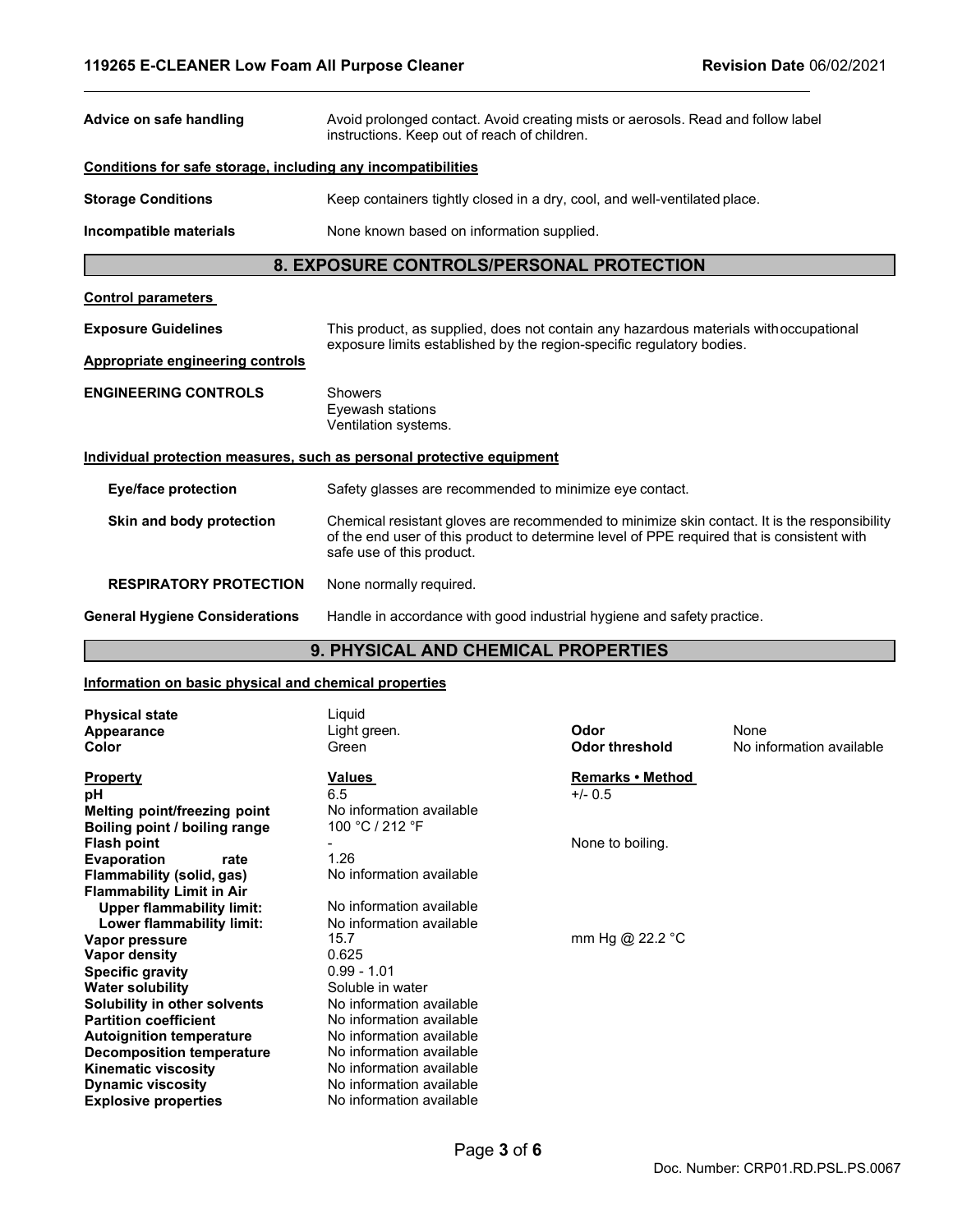#### **Other Information**

**Softening point** No information available **VOC (EPA METH.24) (G/L):** 1.6<br>**Density** 8.32 **Density** 8.32 lbs/gal (0.99 kg/l)<br> **Bulk density** Company No information available

**Oxidizing properties** No information available

**No information available** 

# **10. STABILITY AND REACTIVITY**

# **REACTIVITY**

No data available

# **Chemical stability**

Stable under recommended storage conditions.

# **Possibility of Hazardous Reactions**

None under normal processing.

### **CONDITIONS TO AVOID**

Extremes of temperature and direct sunlight.

### **Incompatible materials**

None known based on information supplied.

### **Hazardous Decomposition Products**

Oxides of Carbon. Oxides of Nitrogen.

# **11. TOXICOLOGICAL INFORMATION**

#### **Information on likely routes of exposure**

| <b>Product Information</b> | No data available.                                       |
|----------------------------|----------------------------------------------------------|
| <b>Inhalation</b>          | May cause irritation of respiratory tract.               |
| Eye contact                | May cause slight irritation.                             |
| <b>Skin contact</b>        | Prolonged contact may lead to irritation and dermatitis. |
| Ingestion                  | Large amounts may cause irritation, nausea, diarrhea.    |

#### **Information on toxicological effects**

**Symptoms** No information available.

#### **Delayed and immediate effects as well as chronic effects from short and long-term exposure**

| <b>Sensitization</b>            | No information available. |
|---------------------------------|---------------------------|
| Germ cell mutagenicity          | No information available. |
| Carcinogenicity                 | No information available. |
| <b>Reproductive Toxicity</b>    | No information available. |
| <b>STOT - single exposure</b>   | No information available. |
| <b>STOT - repeated exposure</b> | No information available. |
| <b>Aspiration hazard</b>        | No information available. |

# **Numerical measures of toxicity - Product Information**

**Unknown Acute Toxicity** 2.5164% of the mixture consists of ingredient(s) of unknown toxicity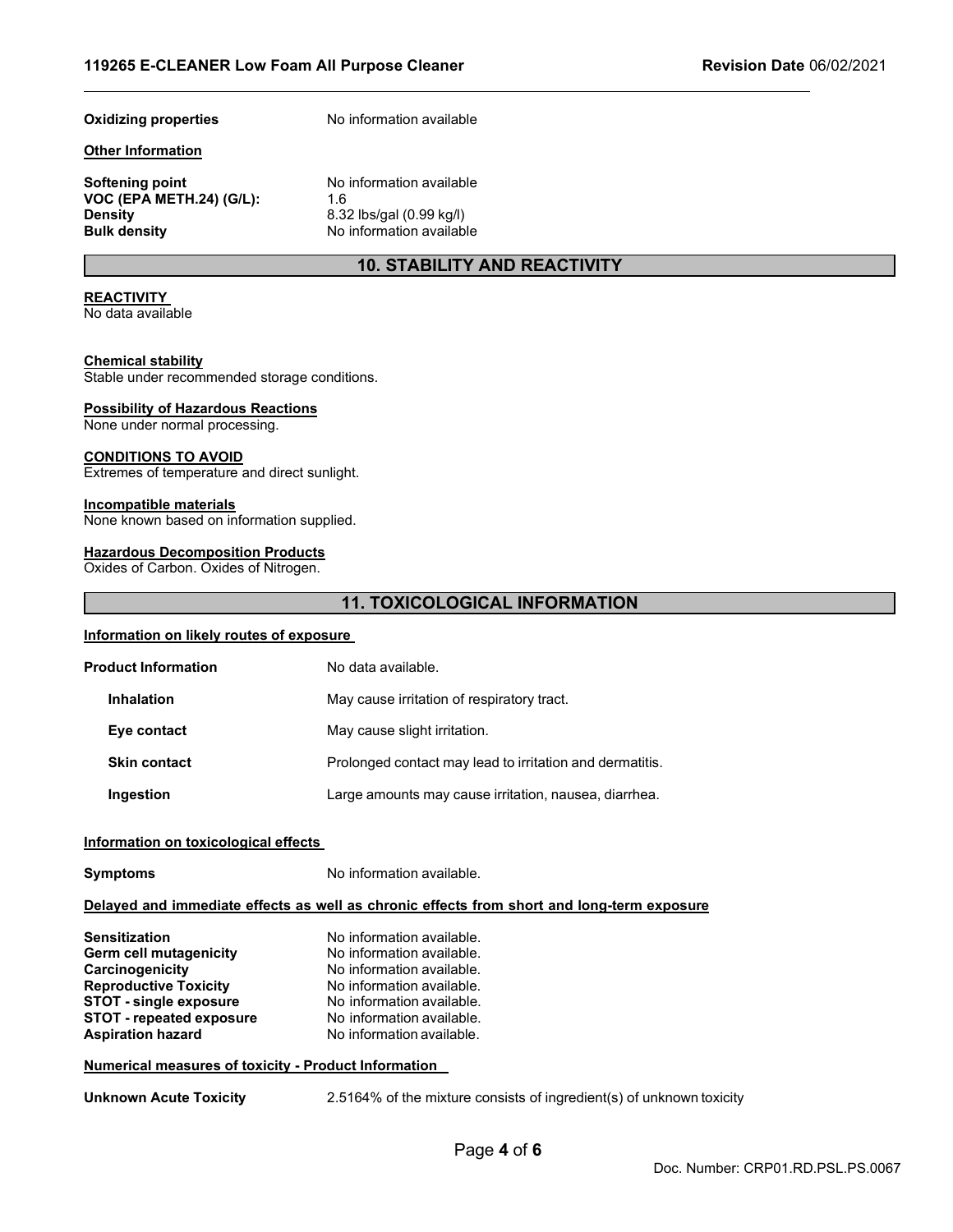# **12. ECOLOGICAL INFORMATION**

# **Ecotoxicity**

2.68% of the mixture consists of components(s) of unknown hazards to the aquatic environment

# **Persistence and degradability**

No information available.

# **Bioaccumulation**

No information available.

| Other adverse effects              | No information available                                                                                |  |
|------------------------------------|---------------------------------------------------------------------------------------------------------|--|
| <b>13. DISPOSAL CONSIDERATIONS</b> |                                                                                                         |  |
| Waste treatment methods            |                                                                                                         |  |
| <b>Disposal of wastes</b>          | Disposal should be in accordance with applicable regional, national, and local laws and<br>regulations. |  |
| <b>Contaminated packaging</b>      | Do not reuse container.                                                                                 |  |

# **14. TRANSPORT INFORMATION**

# **DEPT. OF TRANSPORTATION**

**Proper shipping name** Not Regulated by DOT

**TDG** Not Regulated

# **15. REGULATORY INFORMATION**

| Complies        |
|-----------------|
| Complies        |
| Does not Comply |
| Complies        |
| Complies        |
| Complies        |
| Complies        |
| Complies        |
|                 |

#### **Legend:**

**TSCA** - United States Toxic Substances Control Act Section 8(b) Inventory **DSL/NDSL** - Canadian Domestic Substances List/Non-Domestic Substances List **EINECS/ELINCS** - European Inventory of Existing Chemical Substances/European List of Notified Chemical Substances **ENCS** - Japan Existing and New Chemical Substances **IECSC** - China Inventory of Existing Chemical Substances **KECL** - Korean Existing and Evaluated Chemical Substances